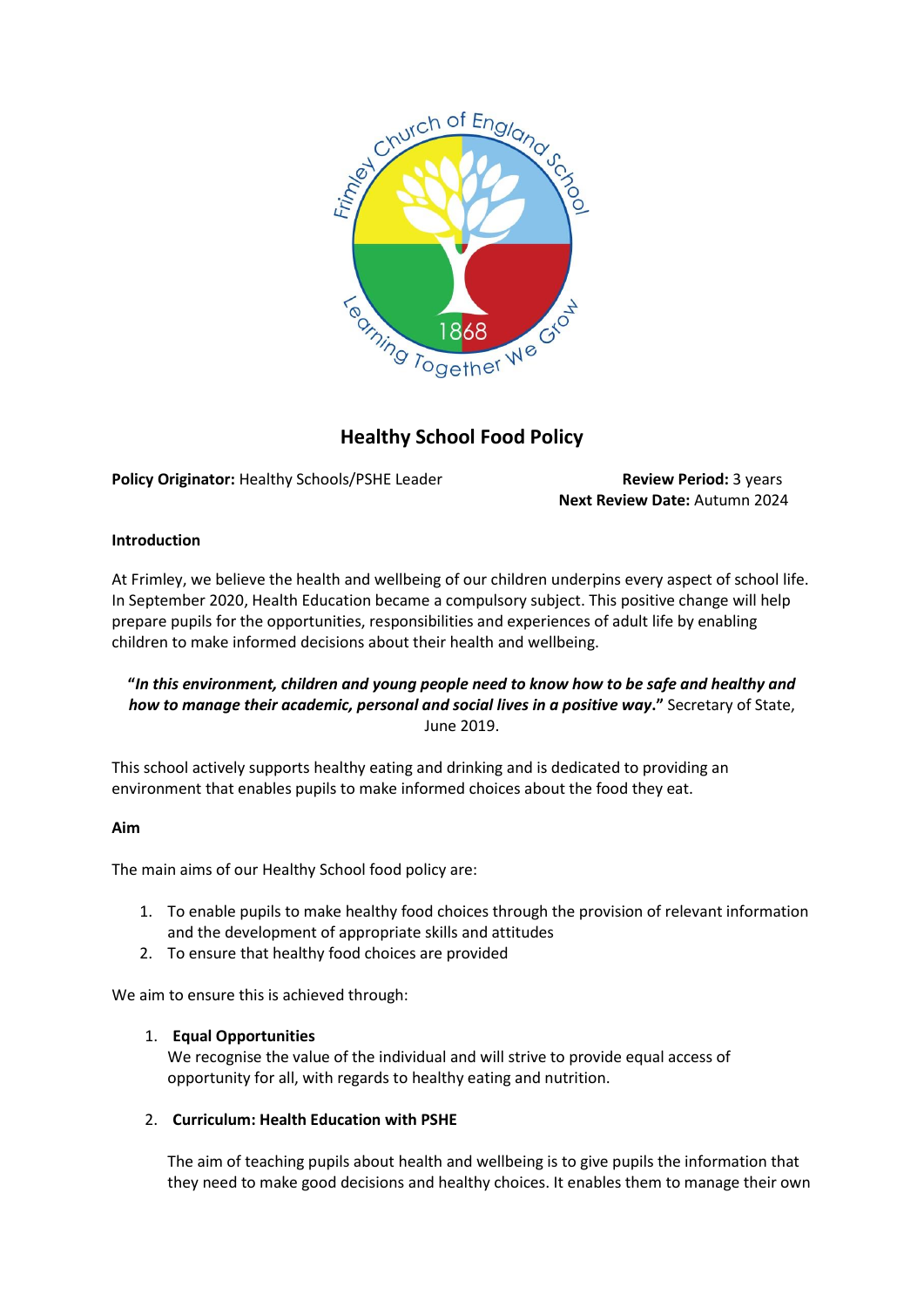physical and mental health are interlinked, and it is important that pupils understand that good physical health, along with a healthy and nutritious diet, contributes to good mental wellbeing, and vice versa.

Healthy eating, diet and nutrition is taught within the Healthy Me topic of our comprehensive PSHE scheme of work.

Through the progressive curriculum, the children develop an understanding of healthy eating and the ability to make informed food choices. This will include:

- Practical cooking opportunities to develop cooking and tasting skills
- Knowledge of healthy food and drinks
- Food labelling
- Healthy alternatives
- Consideration of healthy eating issues and relationships with food
- Evaluation of pupils learning
- Healthy Eating Week

#### 3. **Food and Drink Provision at the school**

- **Lunches:** The school lunches are provided by Twelve 15 (the Catering Company) which complies with all current Nutrition Standards. Children are expected to bring in a healthy lunchbox and these are checked by the lunchtime supervisors/Wellbeing Team
- **Drinking Water Dispensers:** Available to children in various parts of the school and are kept in good working order
- **Snack:** Children are able to bring fresh fruit/vegetables into school for break time but no other foods are allowed at this time
- **Food rewards/treats:** The school does not encourage the regular eating of sweets, biscuits or other foods high in sugar or fat as a reward. Other methods of positive reinforcement are used such as Praise Points and stickers/certificates

#### 4. **Food and Drink brought onto the premises**

- **Packed lunches:** The school encourages parents, carers and pupils to bring healthy packed lunches to school in line with the Healthy Eating Plate. Parents/carers are asked not to include chocolate bars or sweets in lunchboxes
- **Personal Celebrations:** The school does not encourage the bringing of sweets/ cakes and other treats into school but recognises that some pupils may want to share birthday/religious occasions with their friends by providing such treats. These are to be given out at the end of the day and pupils are asked not to eat them until in they have left the school premises. If attending an after-school club, this still applies and sweets should be eaten only after the club has finished
- **Cooking Lessons and Cooking Club:** The teachers plan healthy recipes for the provision of the DT/cooking club in school and choose these according to the topic/ skills being taught
- **School Events:** Food brought into school during events by the PTA or visitors will aim to follow the school healthy food policy as far as possible and will be provided with pupils' food allergy risks in mind